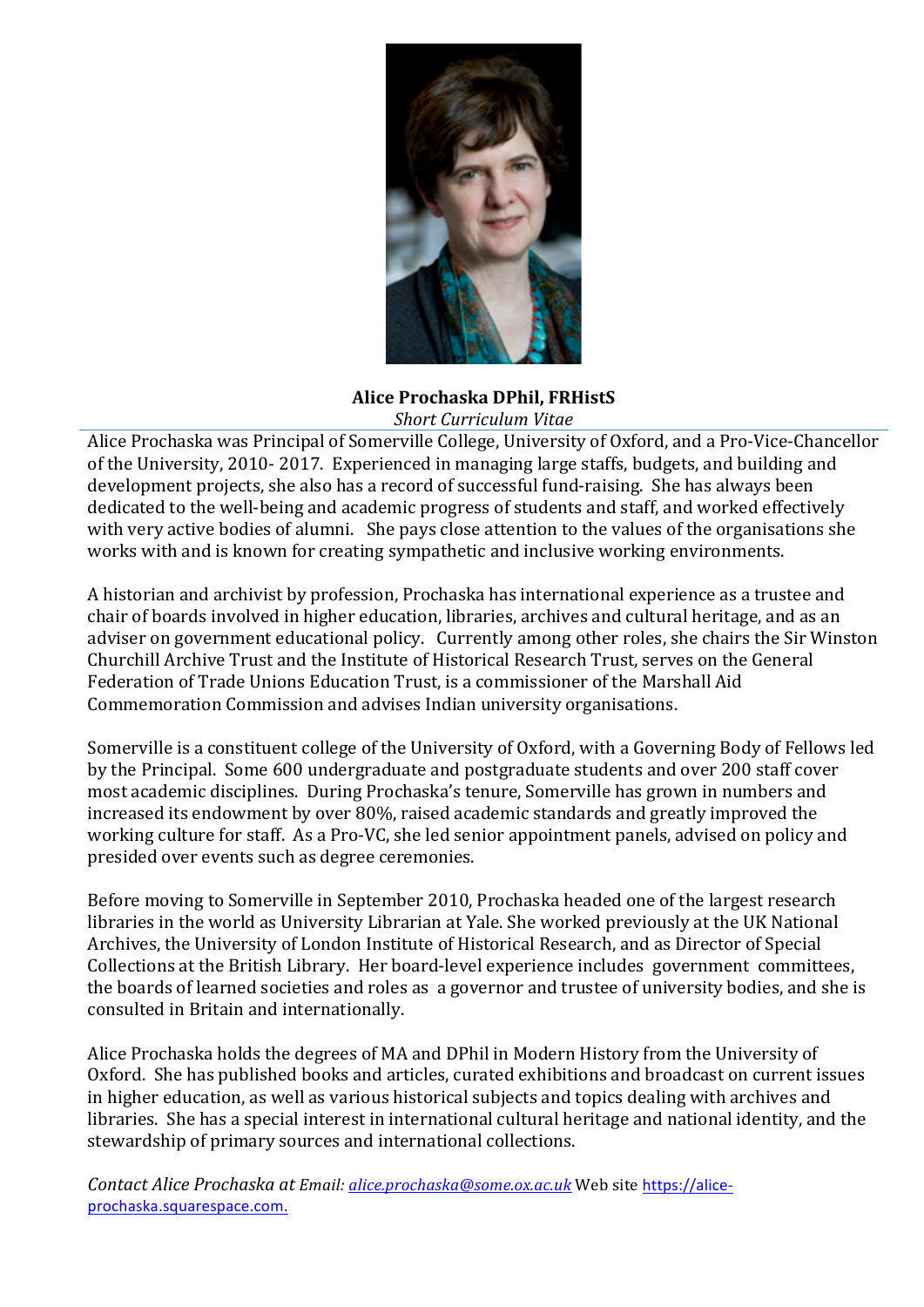## **EDUCATION & AWARDS**

- Somerville College, University of Oxford, 1965-71; Exhibitioner, 1965-68; BA in Modern History 1968 (MA 1973); DPhil in Modern History 1975
- Economic and Social Research Council (ESRC) Fellowship, 1979
- Elected Fellow of the Royal Historical Society 1987 (Vice-President, 1996-2000)
- Honorary Fellow, Institute of Historical Research, University of London, since 1996
- Honorary Fellow, Royal Holloway, University of London, since 2002
- Honorary Degree, University of Aberdeen, awarded 2013.

## **SELECTED BOARDS, COMMITTEES AND HONOURS**

### *In Britain*

- Chair, Sir Winston Churchill Archive Trust (based at Churchill College Cambridge) 2010-2020; previously a Trustee representing the British Library, 1995-2001.
- Chair, Institute of Historical Research Trust, University of London 2017 present; ( member since 2006).
- Member, General Federation of Trade Unions Education Trust, 2017- present.
- Commissioner, Marshall Aid Commemoration Commission, 2017- present. The Commission oversees the highly competitive and prestigious awards of Marshall Scholarships to American postgraduate students.
- Pro Vice-Chancellor, University of Oxford, 2015-17. Chaired committees of appointment to senior statutory chairs, and presided over ceremonies.
- Member, Curators (i.e. Board) of the University Libraries, University of Oxford, 2014-17.
- Chair, Joint Committee on the Recognised Independent Centres, University of Oxford, 2011-17. (The Centres for Buddhist Studies, Energy Studies, Hebrew and Jewish Studies, Hindu Studies and Islamic Studies.)
- Member, Higher Education Funding Council for England (HEFCE), Research Excellence Framework Panel D (Arts and Humanities), 2011 - 2015 (and a Member of the History Panel, Higher Education Funding Councils Research Assessment Exercise, 1999-2001).
- Commissioner, Royal Commission on Historical Manuscripts, 1998-2001.
- Governor, London Guildhall University (now London Metropolitan University), 1995-2001. (Chair of the Strategic Planning Committee from Oct. 1999.)
- Member, UK government Interdepartmental Committee on Archives, 1995-2001. Founding member of the Access to Archives steering group, set up in December 1998 to design and raise funds for a UK national archival network.
- Member, Wellcome Institute for the History of Medicine Library Advisory panel. 1993-97.
- Chair, National Council on Archives, 1992-95 (and continuing as a member to 2001).
- Member, ESRC Qualitative Data Archive ('Qualidata') Research Centre Advisory Committee, University of Essex, 1995-98. Member, ESRC Qualitative Data Archive ('Qualidata') Research Centre Advisory Committee, University of Essex, 1995-98.
- Assessor in Economic & Social History for ESRC research studentship and taught course awards, 1990 and 1991.
- Member, Department of Education & Science History Working Group on the National Curriculum, 1989-90.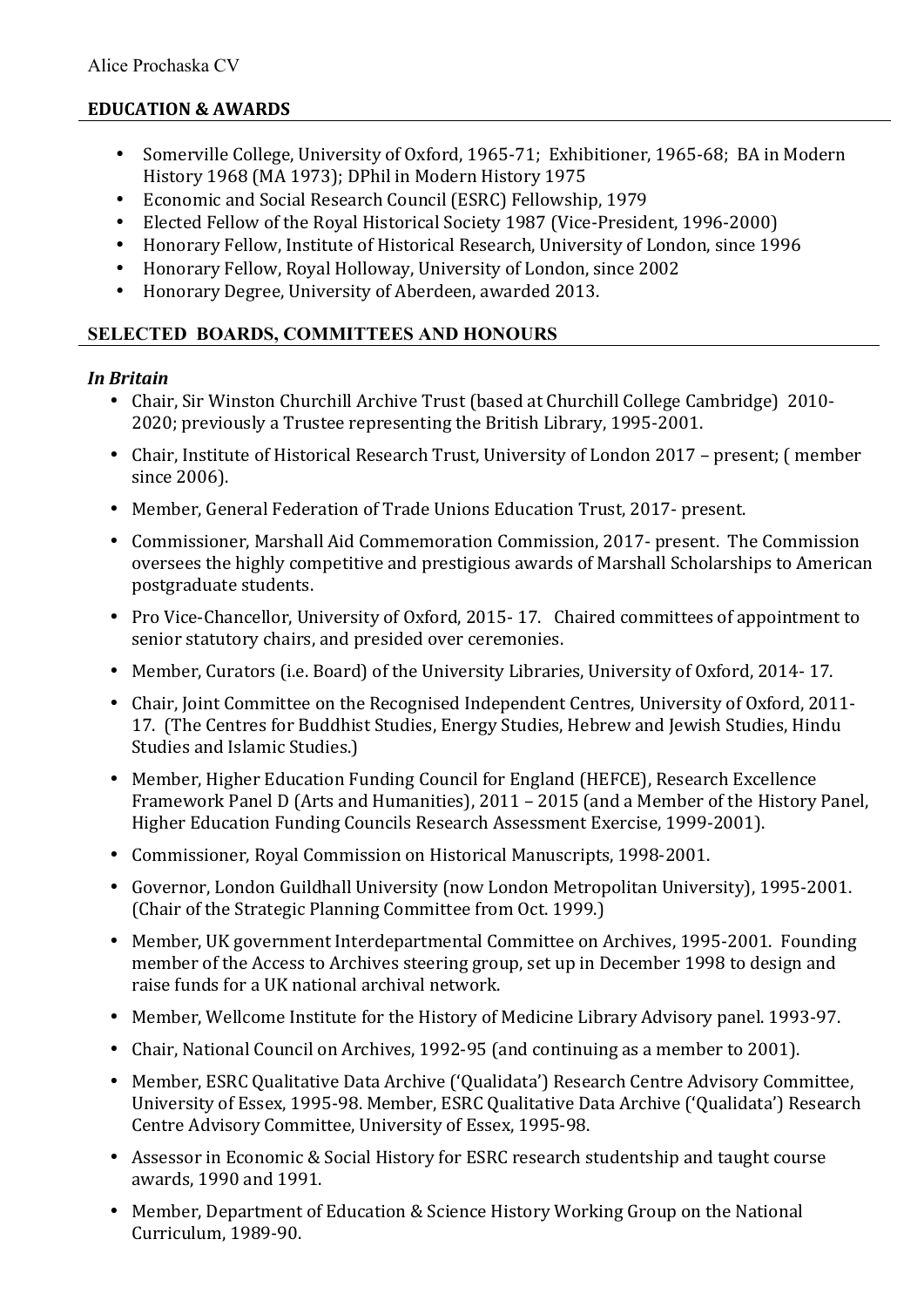- Fellow, Royal Historical Society, 1987 to present; Member of Council 1991-95, Vice President 1995-99.
- Member, steering group, History at the Universities Defence Group, 1987-92.
- Joint convener, seminar series on 20<sup>th</sup>-century British history, Institute of Historical Research, 1979-95. (This seminar provided a forum for debate about the historical significance of recent events by leading protagonists, as well as academics and students.)

## *US and International*

- Chair, Association of Research Libraries Special Collections Working Group 2007-2009. Produced a widely discussed report on the future of special collections and held a North-America-wide forum in Washington DC in October 2009. See http://www.arl.org/bm~doc/scwg-report.pdf. (The Association of Research Libraries, ARL, consists of the 124 largest research libraries in North America, "providing leadership in public and information policy to the scholarly and higher education communities, fostering the exchange of ideas and expertise, and shaping a future environment that leverages its interests with those of allied organizations." See http://www.arl.org.)
- Chair, ARL committee on Collection and Access Issues, 2003-05.
- Chair, Board of the Center for Research Libraries (CRL), 2007-09. Vice chair, 2005-07, member 2003-09. (The Center for Research Libraries (CRL) is an international consortium of university, college, and independent research libraries. It "supports original research and inspired teaching in the humanities, sciences, and social sciences by preserving and making available to scholars a wealth of rare and uncommon primary source materials from all world regions. " See http://www.crl.edu).
- Member, ARL/AAU (Association of American Universities) Advisory Committee for the Global Resources Network, 2003-06.
- Member, Board of Yale University Press, 2005-10.
- Convener, workshops on manuscripts librarianship at the Staats-Bibliothek zu Berlin. Awarded the Checkpoint Charlie Prize of the German Library Association, 2005.
- Member, Digital Library Federation steering committee/board of trustees, 2001-09.
- Chair, Rare Books and Manuscripts Standing Committee of IFLA (International Federation of Library Associations) 1999 -2003, and a member from 1993 to 2010.
- Member, Board of Advisers, Jindal School of Liberal Arts and Humanities, OP Jindal Global University, Sonipat, India, 2015 to present.

# **ROLE AS PRINCIPAL OF SOMERVILLE COLLEGE**

Appointed for a seven-year term (September 2010-August 2017) to lead and manage the college, reporting to and also chairing the governing body of Fellows. The members of the governing body of Principal and Fellows are Trustees of the College, which is a registered charity.

Somerville College is one of the thirty-eight separate colleges which make up the federal collegiate University of Oxford. It has a little over 200 employees and 600 students at any one time, all enrolled on University of Oxford courses. Founded in 1879 as one of the first two Oxford colleges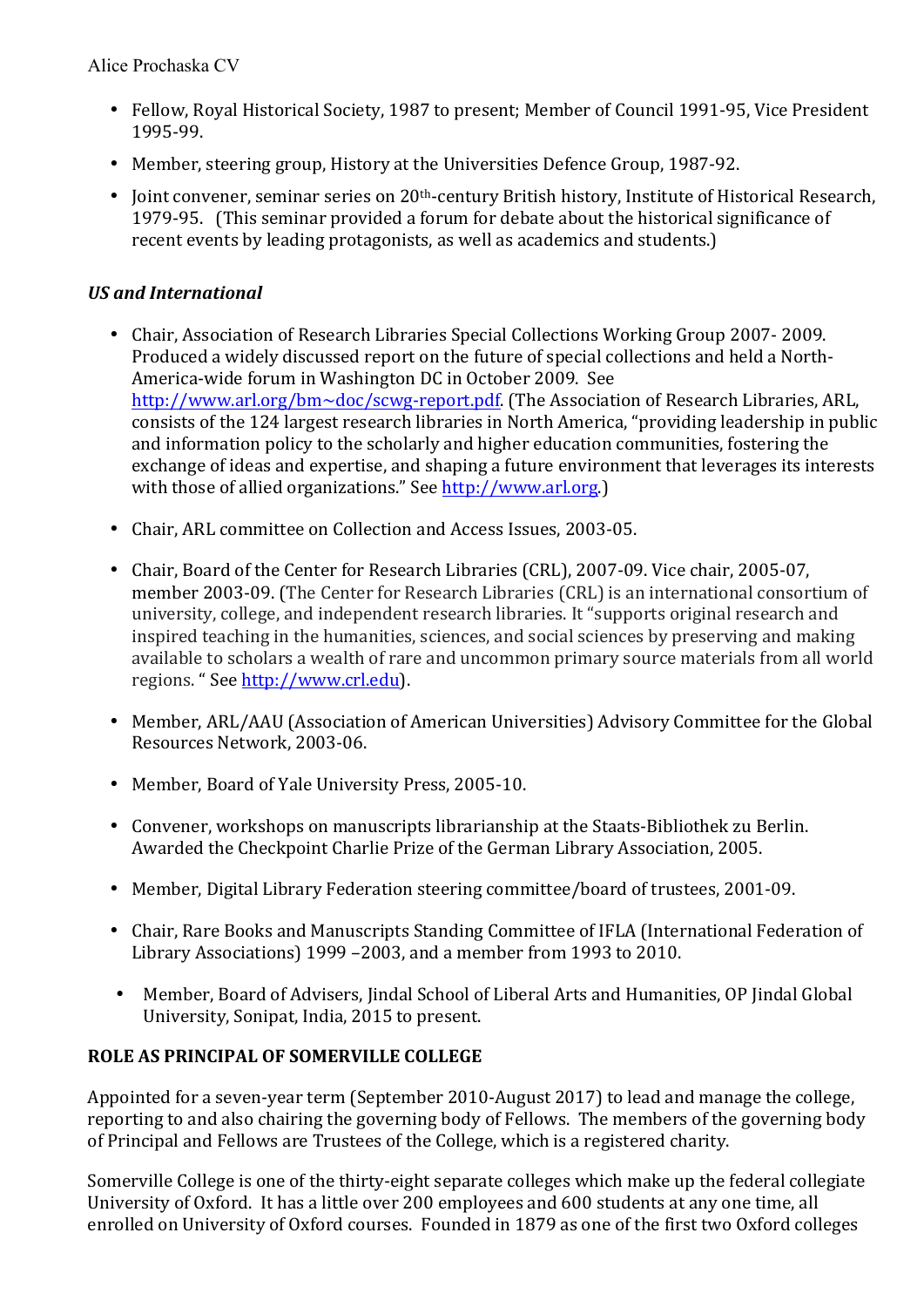for women, it has admitted male students since 1994, and has fairly evenly balanced numbers of women and men. Its founding ethos of "including the excluded" remains a defining characteristic.

The college has a well-established reputation for informality and excellent pastoral care. It is proud of its pioneering and progressive record. Academic excellence is an essential expectation for both students and teaching staff in all Oxford colleges. Somerville has a larger than average proportion of state-school students and puts much effort into outreach and enhancing access. The college is also unusually international in its intake: about 25% of undergraduates and 75% of postgraduates come from outside the UK.

The role of Principal covers every aspect of the college's work, from managing staff and budgets, the physical fabric, provision for the Library and Arts and Music facilities, an ambitious building programme, and catering (with conference and B&B business which subsidises provision for students) to overseeing all aspects of academic and pastoral provision, and tending to the reputation and public profile of the college. Participation in University-wide activities and committees is important, e.g. in my case, being a Pro-Vice-Chancellor. I spent over half my time on fund-raising and alumni relations. A major commitment was to spend ten minutes one-to-one each year with every undergraduate and, on request, any postgraduate.

Here are a few highlights from my tenure at Somerville:

- Established the Indira Gandhi Scholarships and Oxford India Centre for Sustainable Development, supported in part by an endowment from the Government of India. About ten postgraduate scholarships and a programme of academic seminars and conferences.
- Established the Margaret Thatcher Scholarship Trust, a permanent memorial to Britain's first woman prime minister, who was educated at Somerville. Successful fund-raising to date supports eight endowed scholarships and a programme of personal development awards. The scholars come from all over the world, studying any subject at both undergraduate and graduate levels, and regardless of political, social or cultural background.
- Projects to celebrate other notable Somervillians, e.g. the Dorothy Hodgkin Early Career Fellowship designed to encourage women in science. (Prof. Hodgkin, who spent most of her career at Somerville, was the first British woman to win a Nobel Prize in Science.)
- Celebrations of Somerville women in politics, e.g. in 2016, the  $150<sup>th</sup>$  anniversary celebrations for John Stuart Mill's petition to Parliament in 1866 for votes for women (Mary Somerville was the lead signatory). Five alumni of Somerville are currently MPs, and six are peers.
- Building projects include accommodation blocks (completed in 2011, and 2016 and planned for 2019), providing on-site housing for all undergraduates and all first-year postgraduate students.
- Major guest lecturers over the years included Lord Deben, Baroness Hale, Lord Hennessy, Baroness Williams and Baroness Vadera, Justice Akua Kunehiya (International Criminal Court), Dame Penelope Lively, Dame Graca Machel and Sir Venki Ramakrishnan. In a formula entitled "the Principal presents", the speakers not only deliver public lectures but also engage in a smaller meeting with college students.
- Sustaining and developing the commitment of the student body to explicit values of diversity and openness. I was a member of a small group of Oxford Heads of House who are actively developing Diversity policies. I also supported the Oxford Hub, which provides support and advice for student volunteers. Volunteering is an important part of Somerville's historic and present profile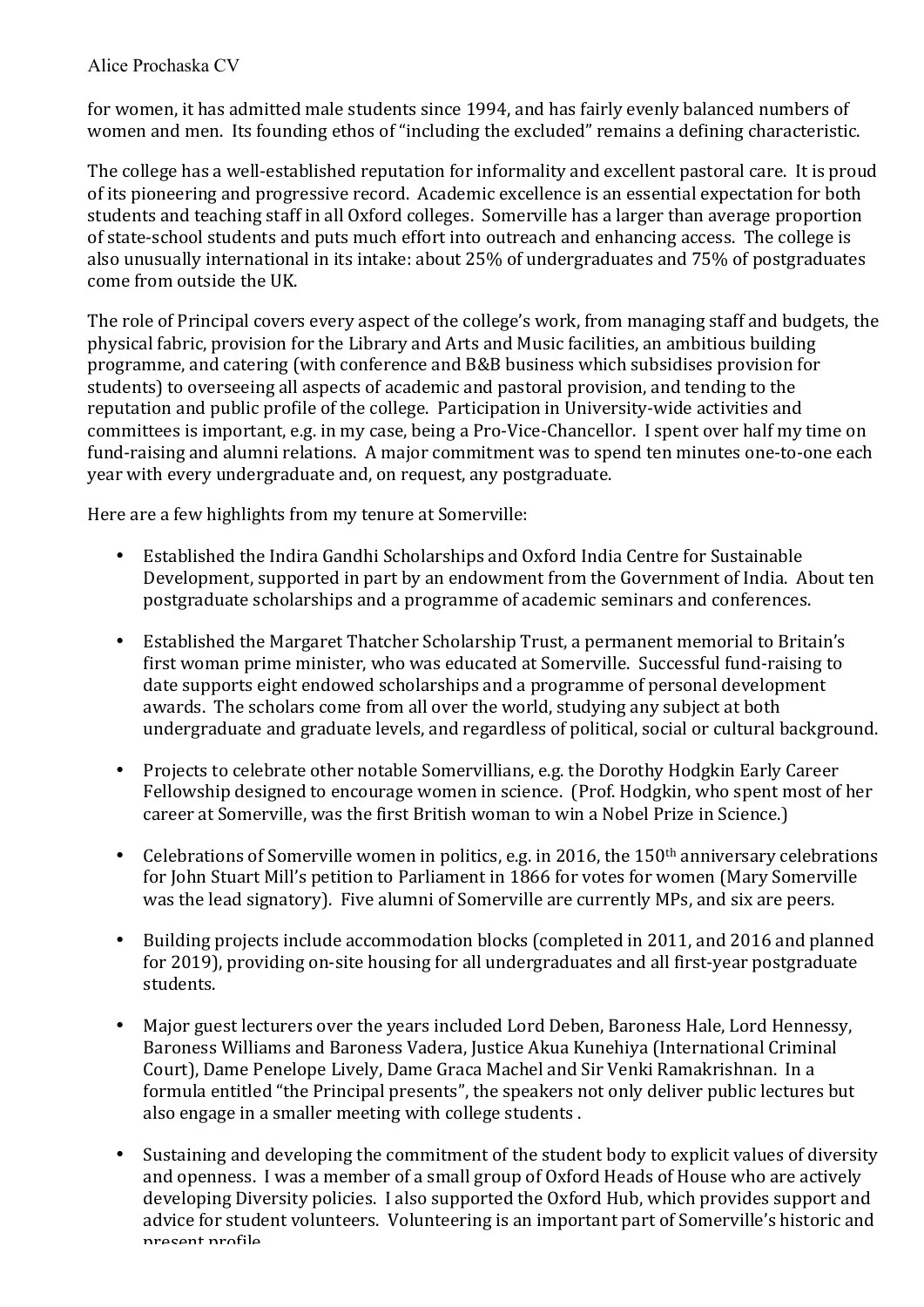# **ROLE AS PRO VICE-CHANCELLOR, UNIVERSITY OF OXFORD**

Served from 2015 to 2017 as a PVC without portfolio, to undertake ceremonial duties including degree ceremonies, and to chair senior appointment panels. These included statutory chairs in Indian Religions and Ethics, Social Policy, and Irish History.

## **PREVIOUS EMPLOYMENT**

## **University Librarian, Yale University, 2001 to 2010**

Appointed for a five-year term from August 2001, I was reappointed in July 2005 for a further five years from August 2006. See http://www.yale.edu/opa/v34.n1/story6.html

Yale University Library system included over 600 staff plus several hundred part-time student workers, with a total budget of up to \$120 million, and stock of 13 million volumes plus millions of items in its special collections. Yale has the second largest university library, and fourth largest research library of any kind, in North America. For an overview of the Library and its collections, see http://www.library.yale.edu/libraries/.

Achievements during my tenure at Yale included:

- Improvements in staff morale and labour relations, professional development and training, and diversity measures. The Library became a leader in these initiatives on the Yale campus.
- A surge in the library's profile as one of the great teaching libraries. Closer working relations with academic faculty, and numerous innovative programmes for students.
- A strong international programme including partnerships with United Nations agencies and overseas libraries to enhance access to information resources in the emerging world.
- A range of digitisation projects placing unique and rare resources in the public domain (e.g. the Fortunoff Archive of Holocaust memories; Babylonian collection of cuneiform tablets.)
- Advances in fund-raising, with a new Development Council set up in 2008.
- Major building projects included the Bass Library (central undergraduate library on campus) and Haas Arts Library.

## Director of Special Collections, the British Library, 1992 to 2001

Responsible for the BL's main 'heritage' and non-book collections: Manuscript Collections, Map Library and Music Collections, Oriental and India Office Collections, the National Sound Archive, Philatelic Collections, and the BL Archives. The financial value of the national assets in our care was conservatively estimated (c.1997) at £20 billion. This directorate employed about 200 staff, working in more than 350 languages. Liaison and partnerships included government departments, the BBC, British Academy, British sound recording industry, Ordnance Survey, museums and universities in the UK and abroad, the British Council, EU agencies, and foreign cultural organisations. Much press and media interest in the BL focused on the activities of Special Collections.

Achievements during my tenure included:

Fund-raising, sponsored projects and partnerships**:**

Heritage Lottery Fund and National Heritage Memorial Fund grants including: retrospective conversion of the *Catalogues of Additions to the Manuscripts*, (over 1 million records provided in digital format)

- purchase of the Laurence Olivier archive
- International Dunhuang Project, a collaborative database and conservation project on materials relating to classical China from libraries in China, Japan, Russia, France, Germany and Britain. Supported by the Andrew W. Mellon Foundation and others.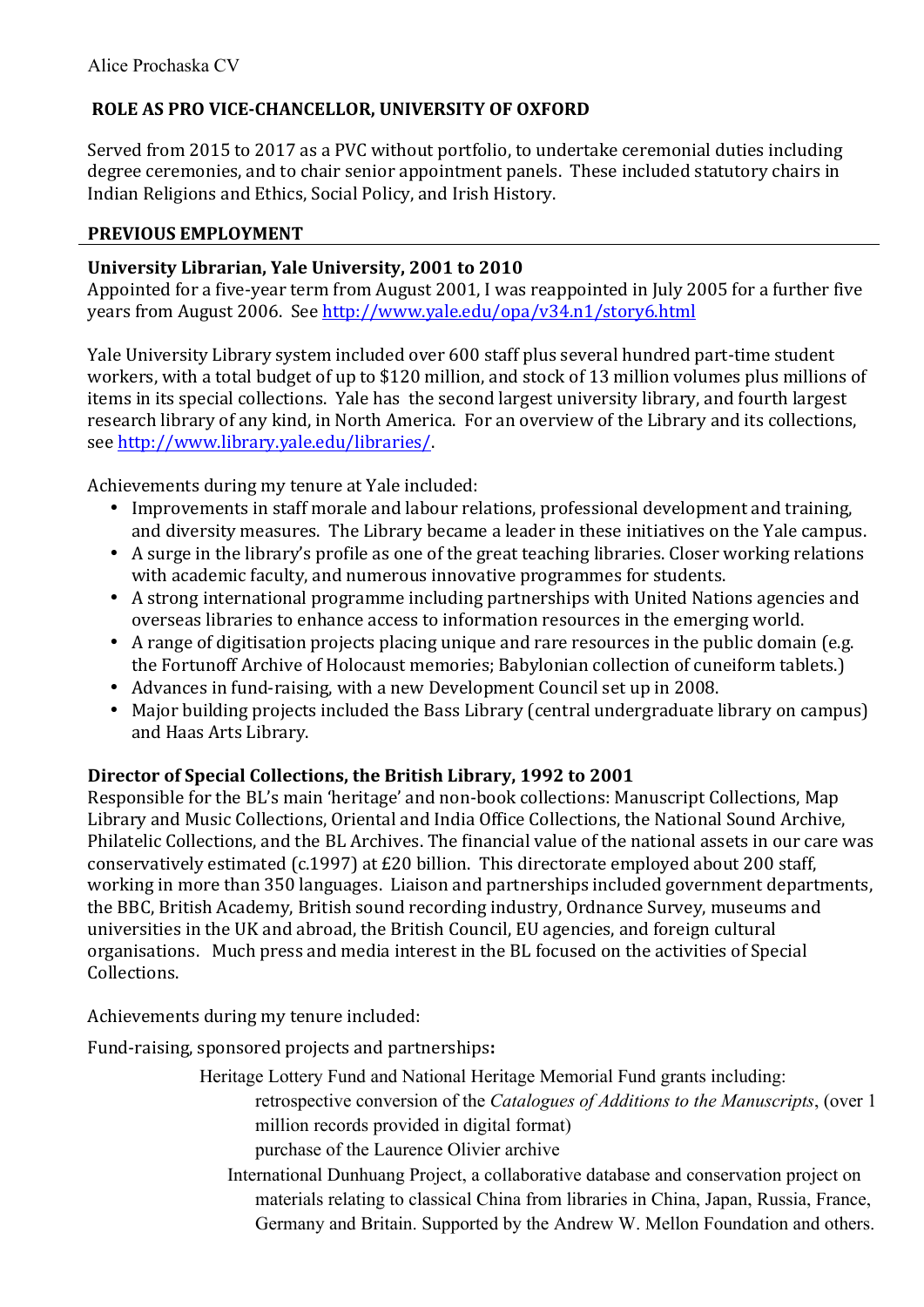- Gladys Krieble Delmas Foundation grants included: an electronic Manuscripts catalogue; for a new series continuing the Stefan Zweig concerts in partnership with the Royal College of Music; an India Office cataloguing project.
- An electronic *Survey of Illuminated Manuscripts,* and a catalogue of Indian photographs, both sponsored by the Getty Foundation.

Grants from the National Art Collections Fund.

- A series of sponsored travelling exhibitions based on the BL collections in Malaysia, Indonesia and Thailand. Sponsors included national governments and airlines.
- Successful campaign by the Purcell Tercentenary Trust to purchase for the BL the only known autograph manuscript of keyboard music by Purcell.
- Range of sponsored oral history projects, including the *Artists' Lives* series sponsored by the Tate Gallery and Arts Council, and a series of interviews with concentration camp survivors, published as *Voices from the Holocaust*.
- Donations and bequests of collections, e.g. the Delius Archives, theatre archive of Harold Pinter, scientific archive of Prof. W D Hamilton, papers of Sir Arthur Conan Doyle and archive of the Royal Philharmonic Society.

Joint ventures with commercial publishers.

- Formal agreements with universities in Britain and the US.
- Partnership with several other European libraries to establish common rules for cataloguing modern manuscripts, in two EU-funded projects in five languages.
- The BBC Millennium Oral History project (*The Century Speaks*) recorded over 6,000 interviews on a structured system devised by the BL National Sound Archive.
- New Opportunities Fund Digitization project. A grant to the British Library of £3.2 million for a project completed under the title "Collect Britain".

## **Secretary & Librarian, Institute of Historical Research, University of London, 1984-92**

As the Institute's administrator, and deputy to the Director, I was responsible for all its programmes, and managed its budget and staff, serving an international membership of some 3,500 individuals and 200 universities in Britain and abroad.

External work during this period included:

- Member, steering group, History at the Universities Defence Group (HUDG), 1986-92.
- Assessor for ESRC postgraduate and MA awards in Economic & Social History, 1990 and 1991. Took part in discussions between the ESRC and British Academy on the borderlines between subject responsibilities of the two bodies.
- Member, History Working Group on the National Curriculum, 1989-90, Dept. of Education and Science. Appointed by the Secretary of State to the group designing the National Curriculum in history. Involved since then in continuing debates on the role of history in schools and in forming national identity.

Within the IHR, new initiatives included the Centre for Metropolitan History (about 80% externally funded, it has now pursued a successful programme of research projects, publication, and conferences for over thirty years); and nation-wide conferences for historians on training in research skills and postgraduate supervision.

**1975-84 Assistant Keeper (curator), Public Record Office (now the National Archives)**. This was where I received my training as an archivist, and undertook a wide range of duties: editing and describing records from the  $18<sup>th</sup>$  century onwards; managing the PRO library; setting up educational services; publishing guides; and dealing with press and public relations.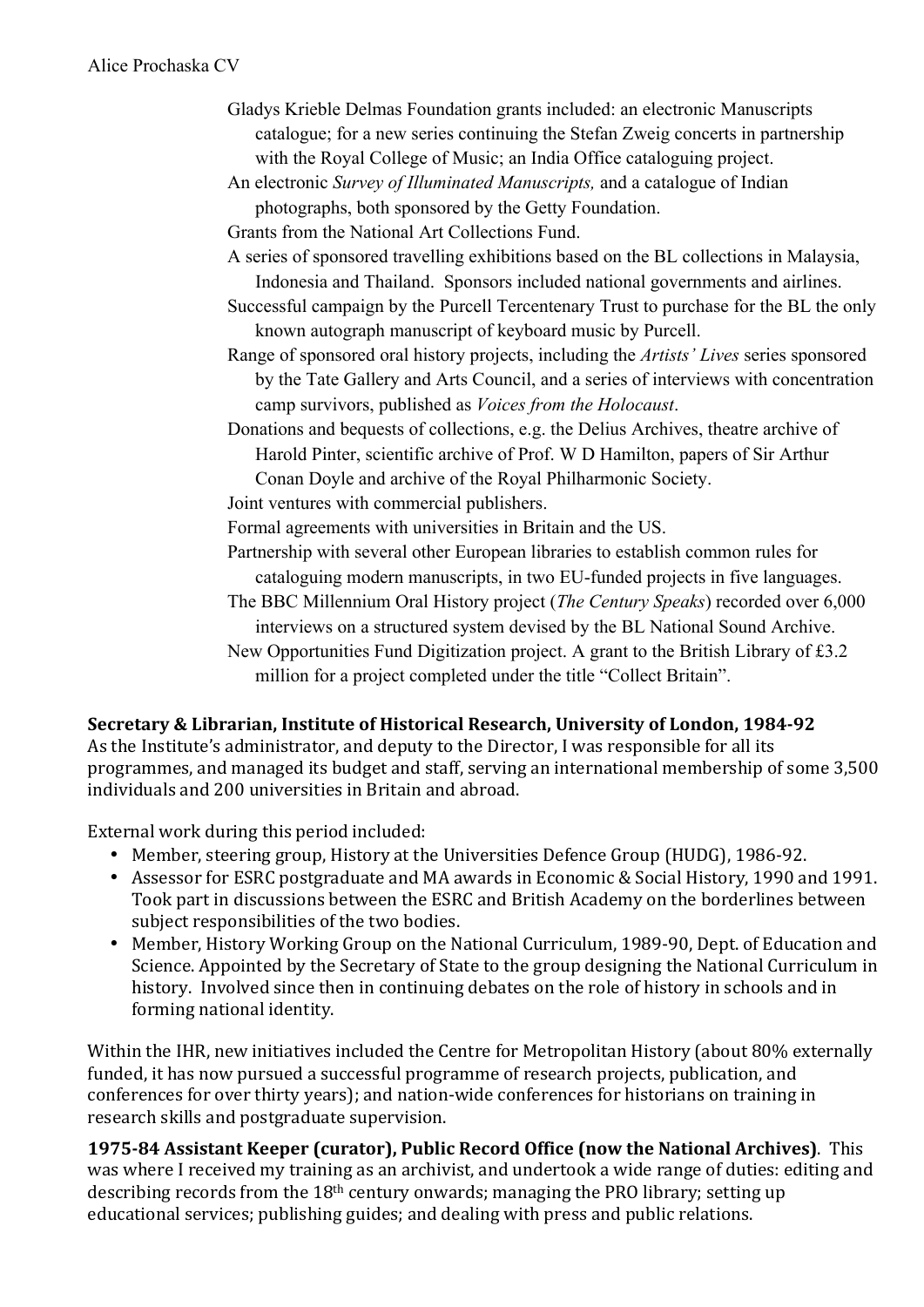**1979 Economic and Social Research Council Fellow,** on secondment from the PRO, to complete work on my *History of the General Federation of Trade Unions, 1899-1980.* 

**1976** Worked in my leave and spare time as free-lance curator of a special exhibition, *Young Writers of the Thirties*, at the National Portrait Gallery.

## **1974-75 Research Assistant, University College London, History Department.**

**1973-74** A year in America accompanying my husband at the University of Missouri, Columbia. (Freelance work included broadcasting and lecturing. I also used the vear to finish writing my doctoral thesis.)

**1971-73 Assistant Keeper (curator), London Museum (later Museum of London).** During this period I organised a major special exhibition, *London in the Thirties*, and was responsible for twentieth-century collections as a whole, including the Museum's suffragette artefacts and papers.

**1968-71** State Studentship for Oxford University D. Phil. in Modern History, with a thesis on 'Westminster Reform, 1807-1832' (degree awarded, 1975).

## **SELECTED PUBLICATIONS, EXHIBITIONS, ETC.**

## **Books and Museum publications:**

*Margaretta Acworth's Georgian Cookery Book* (ed. with Frank Prochaska, Pavilion/Michael Joseph, 1987).

*Irish History from 1700: A Guide to Sources in the Public Record Office* (Alan Sutton for the British Records Association, 1986).

*History of the General Federation of Trade Unions, 1899-1980* (Allen & Unwin, 1982).

*Young Writers of the Thirties* (National Portrait Gallery, 1976).

London in the Thirties (London Museum, 1973).

*London since 1912* (London Museum,1973).

*Votes for Women* (London Museum, designed for use in schools, 1973).

# **Summary of main essays, chapters and articles:**

Short articles and reviews in: *Dictionary of National Biography 1960-1970; Oxford Dictionary of National Biography; Teaching History; History Today; American Historical Review; Albion; Parliamentary History; Modern History Review; Times Higher Education Supplement, and Guardian (e.g. June 2015 on issues relating to sexual harassment) .* 

"Reflections on the History and identity of the former women's colleges", on http://www.history ofoxfordcolleges.com 2014. Winner of the Herbert Salter Prize.

Regular contributions to Somerville College's annual report, alumni Magazine and other publications, since 2010, e.g. *Breaking New Ground. A History of Somerville College as seen through its Buildings.* (2013)*.*

Introductory essays and editorial matter for *Annual Reports of the University Librarian*, Yale University Library, New Haven, Ct., 2001-09.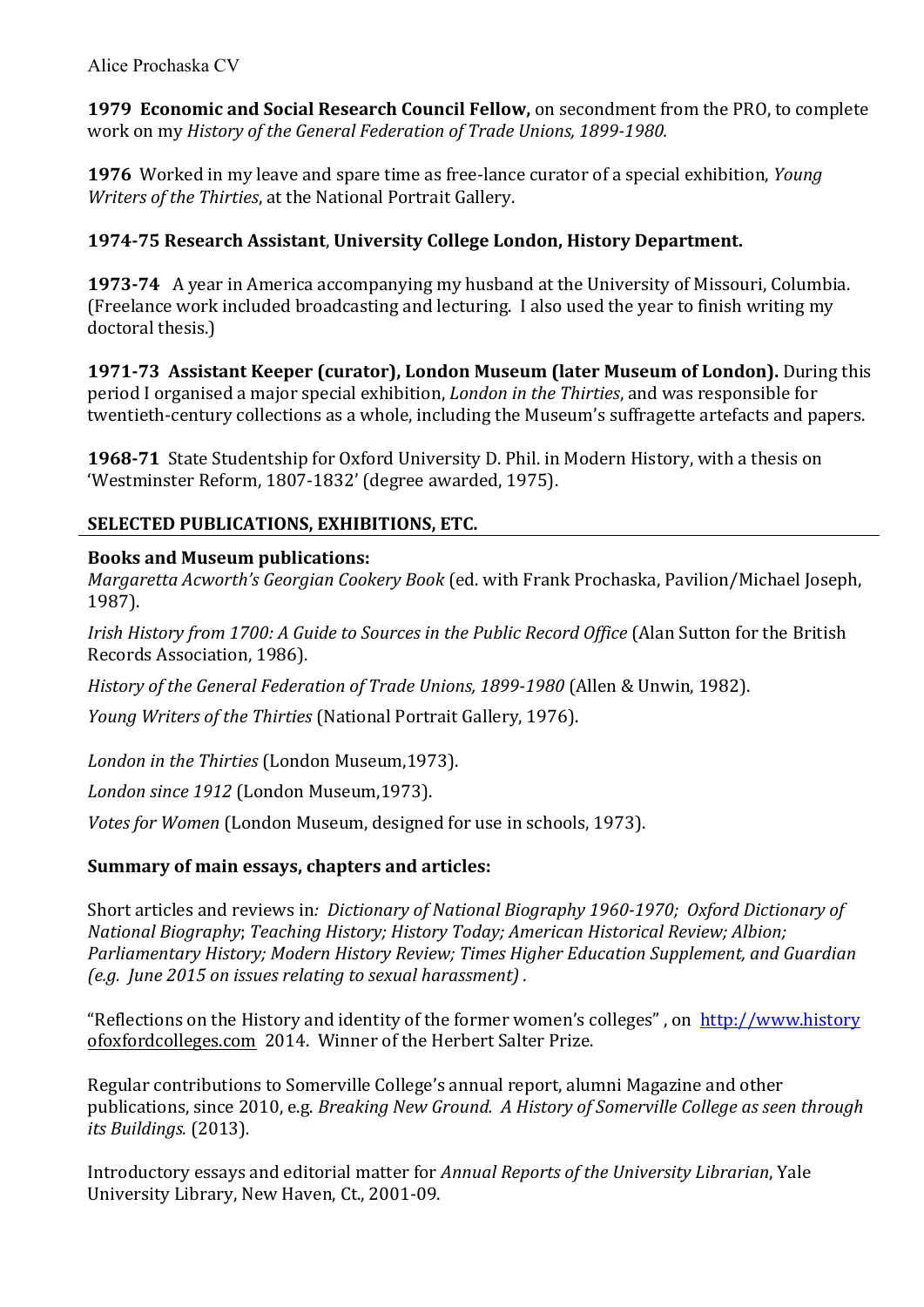*Special Collections in ARL Libraries. A Discussion Report from the ARL Working Group on Special Collections* (as editor and co-author), March 2009, published at http://www.arl.org/bm~doc/scwgreport.pdf

Essay in *Special Collections in the 21<sup>st</sup> century: Organisation, services, resources. Im Auftrag der Klassik Stiftung Weimar, Herzogin Anna Amalia Bibliothek*, ed. Graham Jefcoate & Jurgen Weber, Wiesbaden, 2008

Libraries and Convergence at Yale' in Peter Hernon and Ronald R. Powell, eds., *Convergence and Collaboration of Campus Information Services,* Westport Ct. & London, 2008

'Special Collections in an International Perspective' in *Special Collections in the Twenty-first Century*, summer 2003 issue of *Library Trends*, ed. Barbara Jones, University of Illinois, Urbana Champaign, pp. 138-150.

'Are we all Global Librarians now?' in *Journal of Library Administration* 2003. Article in *Library* Association Record summer 2001, on Librarians as Curators

"The British Library and the Challenge of the Electronic Media' in *Electronic Information Resources and Historians: European Perspectives* ed. Seamus Ross & Edward Higgs (1993), pp.167-173. (Second edition published as *History and Electronic Artefacts*, ed. E. Higgs,1998).

"The History Working Group: Reflections and Diary' in *History Workshop Journal*, (Autumn 1990), pp. 80-90.

Essay in *The History Debate* ed. Juliet Gardiner (1990), pp. 103-107.

Archival Materials and Manuscripts in Great Britain relevant to United States History' in Lewis Hanke, ed., *Guide to the Study of United States History outside the US, 1945-1980* (1985), vol. II, pp. 442-532.

The Practice of Radicalism: Educational Reform in Westminster' in John Stevenson, ed., *London in the Age of Reform, 1750-1850* (1977), pp. 102-116.

## **Selected lectures and conferences:**

I have contributed to academic and professional conferences throughout my career. Following my work on the national curriculum, 1989-90, I addressed conferences of school teachers and historians around the country. Three examples are:

- The Local Roots of National Identity' for the Hampshire Archives Trust. (1997); Public lecture at Portsmouth University on 'Truth and Beauty in the Digital Era' (1999).Revised version given at the BL in June 2000
- "The Battle for History in the Schools' at St Paul's Girls' School, London (1999).

I organized a conference for the Royal Historical Society in January 1999 on 'Historians and Archives', worked on collaborative projects for the Research Support Libraries Programme and the UK -wide Access to Archives (national archival network) project; and a joint symposium with Royal Holloway, IHR, London Guildhall & Warwick on resources for Women's Studies, June 2000.

As chair of the IFLA (International Federation of Library Associations) section on Rare Books and Manuscripts I organised and chaired sessions at the IFLA meetings in Jerusalem in 2000. Boston in 2001, Glasgow in 2002, and Berlin in 2003. I participated in the IFLA conferences in Buenos Aires in August 2004, Copenhagen and Oslo in 2005, Hangzhou and Seoul, in 2006, and in a working party to make recommendations to the UNESCO *Memory of the World Register*. June 2005.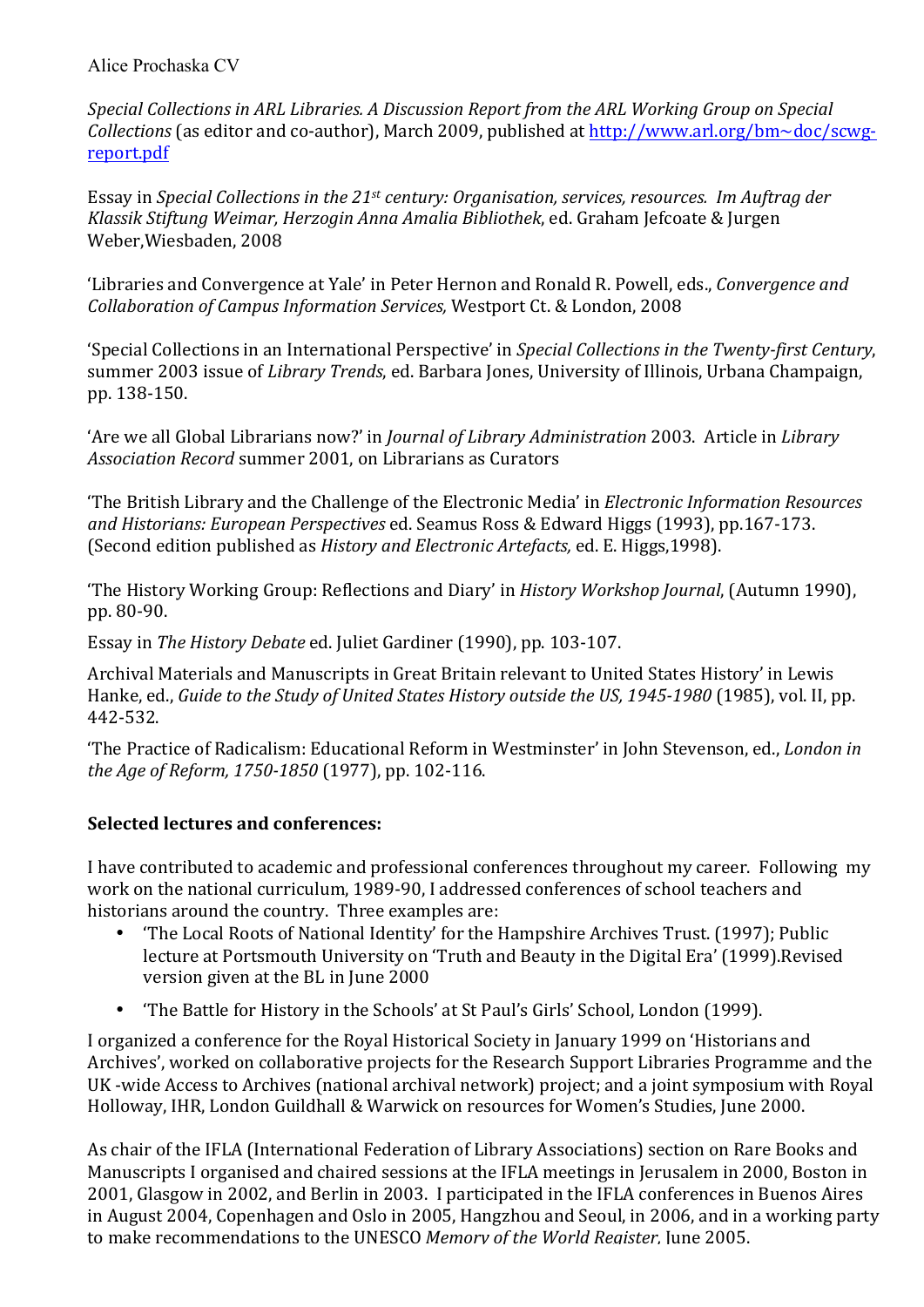### **Examples of activity as a speaker and conference participant:**

Regular talks to student groups and gatherings in Oxford, e.g. on the history and founding values of Somerville College.

Lectures to summer schools and special conferences at Oxford since 2010, e.g. Chevening School for Indian and Pakistani journalists, OP Jindal Global University (India) summer school and Stanford University summer school.

Keynote paper on the Future of Indian Universities at the OP Jindal University conference of that title, Sonipat, India, March 2017.

Paper on the "Education of Margaret Thatcher", Heritage Foundation, Washington DC, October 2015.

Lecture on Yale "Monuments men" in World War II, at a conference on the history of cultural looting, Yale University, April 2011.

Keynote talk on the future of primary sources and "special collections' at a conference organized by the Online Computer Library Company (OCLC) Research under the title "Moving the Past into the Future", St Anne's College Oxford, 22 April 1010.

Talk for the American Trust for the British Library at the Cosmopolitan Club, New York City, on "Building a Great Research Library", 16 April 2010.

Talk on "Reading and Identity" at the Beinecke Rare Book and Manuscript Library, Yale, December 2009, and at other meetings.

Plenary address at the annual conference of Research Libraries UK. Leeds. October 2008.

Plenary address at the Members Council of OCLC, Dublin, Ohio, October 2008. 'Digital Special Collections: the big picture' opening address at the conference of the Rare Books and Manuscripts Section of the American Library Association, Los Angeles, June 2008.

Plenary lecture on 'Libraries and Archives and the Infrastructure of Academic Research in the Information Revolution' at Rare Book School, University of Virginia, July 2007.

The Ocean of the Stream of Stories. A curator's challenge in the new Millennium', keynote paper at a Columbia University symposium, New York City, December 2005.

'Ownership, Digitizing and Sharing', paper at a conference on special collections at the Anna Amalia Bibliothek in Weimar, November 2005. (Published in 2008, see above.)

'Anglo-American Attempts to Protect International Cultural Heritage During the Second World War', IFLA conference on Responsible Stewardship of International Heritage, Copenhagen, August 2005.

Organised a national conference jointly with the Center for Research Libraries (CRL) and the Yale Center for International and Area Studies, on *The Global Record: ensuring its preservation for the future,* March 2005.